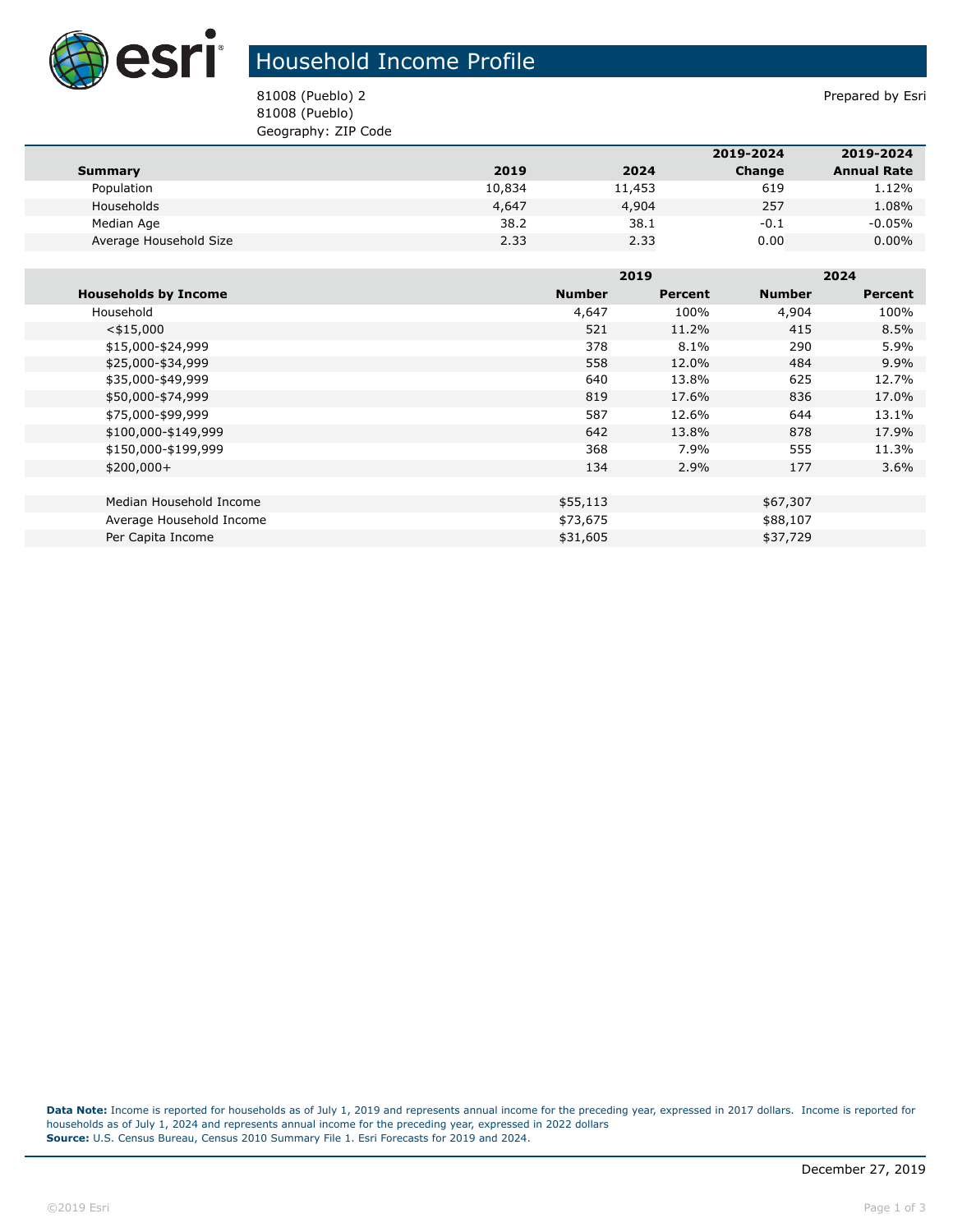

## Household Income Profile

81008 (Pueblo) 2 Prepared by Esri 81008 (Pueblo) Geography: ZIP Code

| 2019 Households by Income and Age of Householder |          |           |           |           |           |          |          |  |
|--------------------------------------------------|----------|-----------|-----------|-----------|-----------|----------|----------|--|
|                                                  | $<$ 25   | $25 - 34$ | $35 - 44$ | $45 - 54$ | $55 - 64$ | 65-74    | $75+$    |  |
| <b>HH Income Base</b>                            | 235      | 805       | 754       | 659       | 819       | 804      | 571      |  |
|                                                  |          |           |           |           |           |          |          |  |
| $<$ \$15,000                                     | 40       | 84        | 54        | 66        | 107       | 82       | 88       |  |
| \$15,000-\$24,999                                | 21       | 38        | 39        | 33        | 56        | 81       | 110      |  |
| \$25,000-\$34,999                                | 44       | 91        | 64        | 61        | 64        | 107      | 127      |  |
| \$35,000-\$49,999                                | 35       | 110       | 94        | 87        | 112       | 121      | 81       |  |
| \$50,000-\$74,999                                | 51       | 138       | 125       | 111       | 172       | 173      | 49       |  |
| \$75,000-\$99,999                                | 24       | 123       | 117       | 105       | 108       | 90       | 20       |  |
| \$100,000-\$149,999                              | 13       | 108       | 168       | 96        | 121       | 84       | 52       |  |
| \$150,000-\$199,999                              | 6        | 101       | 66        | 71        | 52        | 40       | 32       |  |
| $$200,000+$                                      | 1        | 12        | 27        | 29        | 27        | 26       | 12       |  |
|                                                  |          |           |           |           |           |          |          |  |
| Median HH Income                                 | \$39,264 | \$62,097  | \$75,154  | \$66,729  | \$57,812  | \$51,018 | \$31,031 |  |
| Average HH Income                                | \$49,942 | \$77,284  | \$86,149  | \$85,177  | \$74,759  | \$68,605 | \$54,192 |  |
| <b>Percent Distribution</b>                      |          |           |           |           |           |          |          |  |
|                                                  | $25$     | $25 - 34$ | $35 - 44$ | 45-54     | $55 - 64$ | 65-74    | $75+$    |  |
| HH Income Base                                   | 100%     | 100%      | 100%      | 100%      | 100%      | 100%     | 100%     |  |
|                                                  |          |           |           |           |           |          |          |  |
| $<$ \$15,000                                     | 17.0%    | 10.4%     | 7.2%      | 10.0%     | 13.1%     | 10.2%    | 15.4%    |  |
| \$15,000-\$24,999                                | 8.9%     | 4.7%      | 5.2%      | 5.0%      | 6.8%      | 10.1%    | 19.3%    |  |
| \$25,000-\$34,999                                | 18.7%    | 11.3%     | 8.5%      | 9.3%      | 7.8%      | 13.3%    | 22.2%    |  |
| \$35,000-\$49,999                                | 14.9%    | 13.7%     | 12.5%     | 13.2%     | 13.7%     | 15.0%    | 14.2%    |  |
| \$50,000-\$74,999                                | 21.7%    | 17.1%     | 16.6%     | 16.8%     | 21.0%     | 21.5%    | 8.6%     |  |
| \$75,000-\$99,999                                | 10.2%    | 15.3%     | 15.5%     | 15.9%     | 13.2%     | 11.2%    | 3.5%     |  |
| \$100,000-\$149,999                              | 5.5%     | 13.4%     | 22.3%     | 14.6%     | 14.8%     | 10.4%    | 9.1%     |  |
| \$150,000-\$199,999                              | 2.6%     | 12.5%     | 8.8%      | 10.8%     | 6.3%      | 5.0%     | 5.6%     |  |
| \$200,000+                                       | 0.4%     | 1.5%      | 3.6%      | 4.4%      | 3.3%      | 3.2%     | 2.1%     |  |

**Data Note:** Income is reported for households as of July 1, 2019 and represents annual income for the preceding year, expressed in 2017 dollars. Income is reported for households as of July 1, 2024 and represents annual income for the preceding year, expressed in 2022 dollars **Source:** U.S. Census Bureau, Census 2010 Summary File 1. Esri Forecasts for 2019 and 2024.